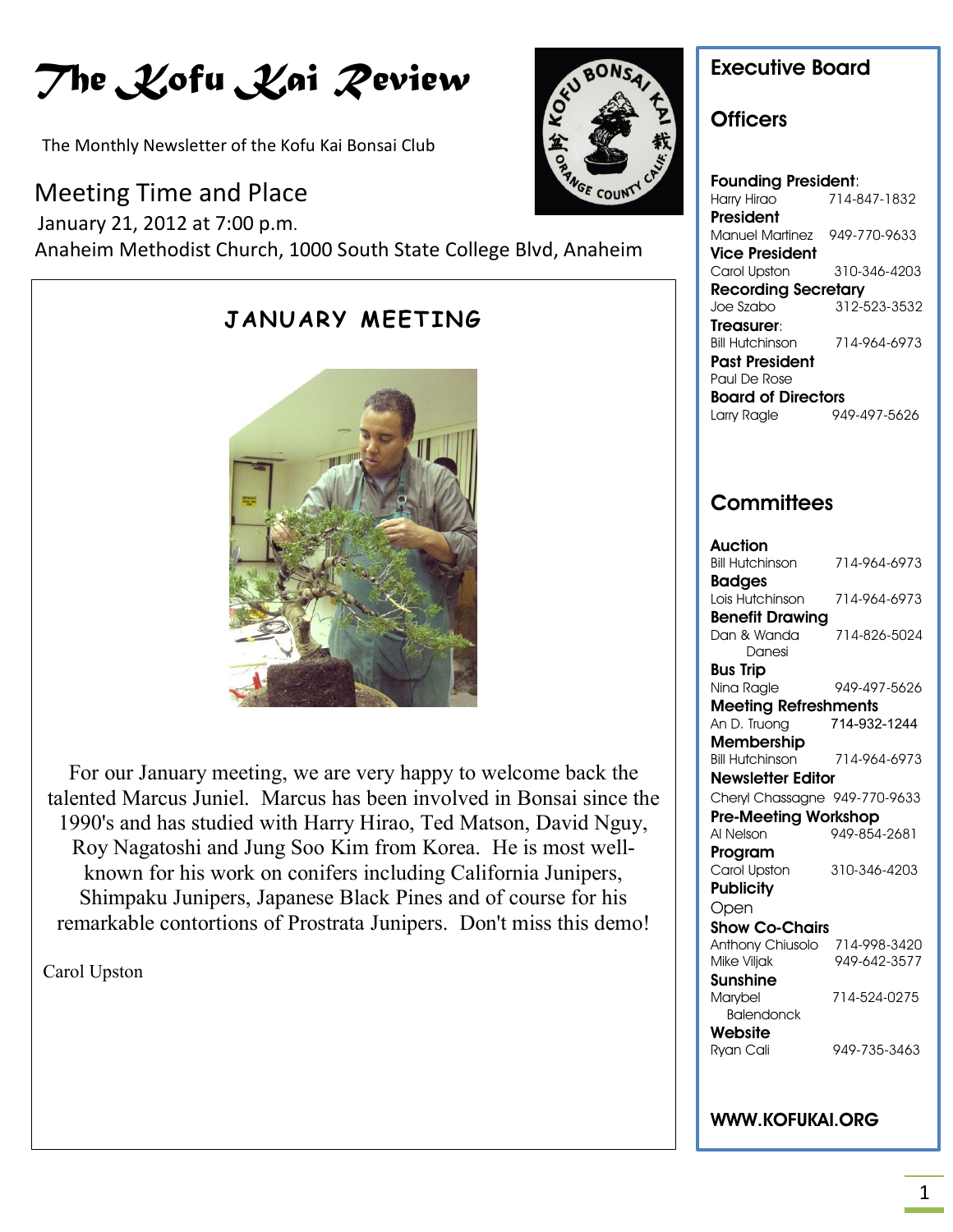# DECEMBER CHRISTMAS PARTY

Kofu Kai is starting a new year and hopefully all of you that joined us last year will continue to do so in the new year. I hope that all enjoyed a nice Christmas and a Happy New year.

The Christmas party was well attended and a number of our members went away with some very nice raffle prizes. There was also plenty to eat and as usual our membership was not bashful about enjoying what was on the table. The end result was good food, drink and companionship, everyone seemed to enjoy themselves.

I apologize for not having any photos of the event due to a miscommunication, several of us thought that the other was bringing a camera, in other words we ASSUMED.

The Board will be meeting prior to our January meeting and I would like to hear from you if you have any concerns or suggestions that you would like us to consider or discuss.

See you all at the January meeting.

Manuel Martinez



It's that time of the year, **DUES ARE DUE**. Your newsletter will discontinue if you have not renewed. **Contact Bill Hutchinson at the meeting or when making Annual Dues payments by mail, please use these directions:**

**Make Checks out to:** *KOFU BONSAI KAI*

**\$20 per individual, or \$25 for couples or two persons at one address.**

**Include your Name, Address, Telephone Number, and** *e-mail address is mandatory if you wish to receive a newsletter.*

**MAIL Checks To:** BILL HUTCHINSON

**18317 COLVILLE STREET**

**FOUNTAIN VALLEY, CA. 92708**

If you joined during the months of Oct., Nov., or Dec. you are paid for 2012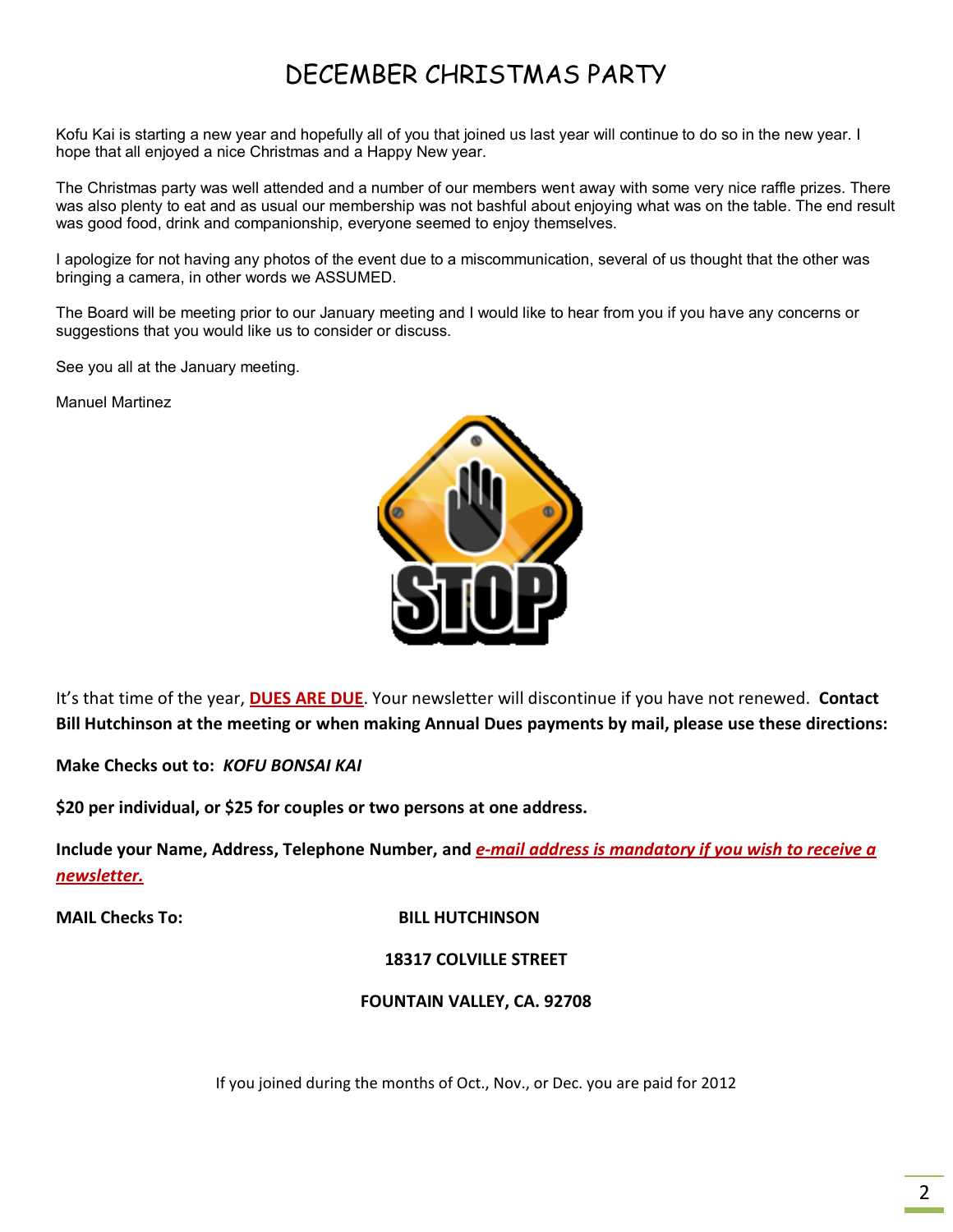#### **K O F U B ON S AI K A I - B ON SA I ID EA S**

#### **BY MARTY MANN**

#### **J AN U AR Y 2 01 2 (# 7 7 )**

If deciduous trees start to sprout, bring them gradually into sunlight. If the tree is kept in a shaded area, new growth will be long, leggy and weak. Be careful to protect this new growth from any surprise cold or frost that causes dieback. When warm weather comes--so does the ever-present insect population. Be prepared to spray early with a good commercial insecticide or miticide. Follow manufacturer's directions for your mixtures.

This is the time to spray deciduous trees with a dormant spray (lime sulfur) before any sign of new growth appear. Avoid the soil surfaces in the pots as well as the pots themselves. Dripping chemicals harm the tender roots and leave unsightly stains on the pots.

Survey the finished trees in bonsai pots. Are they still a proper match in size or color to the tree? Has the maturity and styling of the tree changed it enough to consider repotting into a new pot? Is it taller, wider, fatter? Now is the time to redesign 'completed' trees. Make a list of the trees that will require repotting. Place a marker in the pots that require attention this year for identification. Begin with the conifers, followed by the deciduous trees, then the flowering and fruiting trees. Begin while they are still in a dormant stage or just beginning to emerge. Some of this activity can wait until later in February. Go easy on any pruning that may be required--particularly on the early transplants. Let the branches mature. Wait until the sap begins to flow before you do any serious pruning or pinching of the new growing tips.

Another important activity at this time involves your tools. Sort them out. Sharpen all cutting edges, remove accumulations of rust and tar stains by using the new Japanese erasers, dip into a bleach solution to purify, then oil all surfaces for protection. You're ready to go.

#### By Marty Mann

This article has been extracted from the recently published book called 'Bonsai Ideas'.© By Marty Mann. Material is not to be copied without publisher or author's permission JAN 2012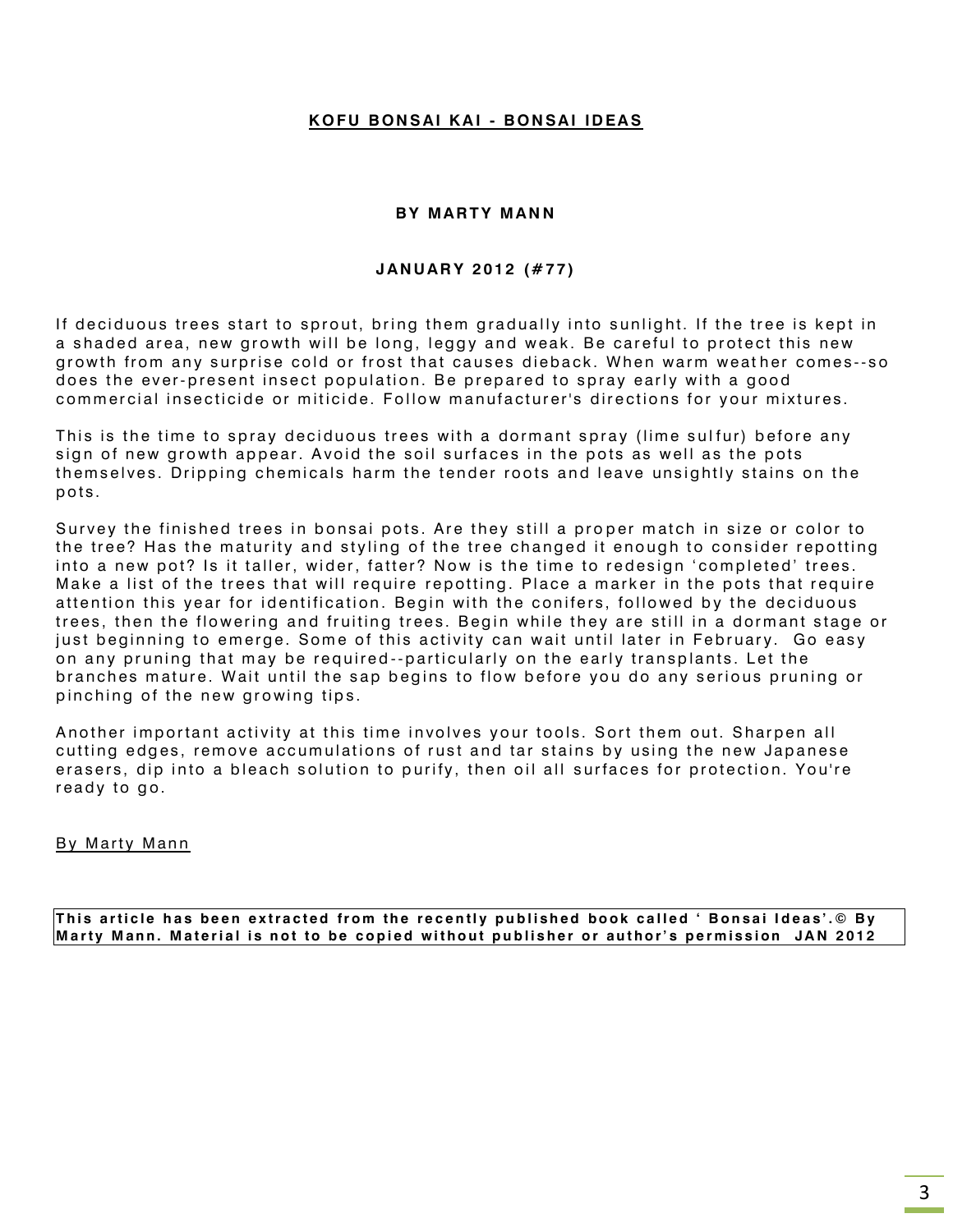# **UP COMING EVENTS**

*John Y. Naka Design Award:* The American Bonsai Society in fellowship and remembrance of our American Grand Master is pleased to announce that the 2012 John Y. Naka award program is now open and accepting photographic entries from across the North American continent. The program is open to both professionals and hobbyists, competing separately, using either Native American plant material or plant material grown entirely in North America. All North American regional associations, local clubs, study groups and professional Bonsai educators are encouraged to enter trees of members or students of their organizations who exhibit the spirit of artistic design taught by John Naka. Entry deadline is April 1, 2012. Visit the ABS website at [http://absbonsai.org](http://absbonsai.org/) for details.

#### **April 11, 12, 13, 14, 15, 2012 Garden Grove, California**

**California Bonsai Society:** *55th Convention and Show* **at the Crown Plaza** Anaheim Resort, 12021 harbor Blvd. and starring the iron men of Naka, Frank Goya, Harry Hirao, Shig Miya, Ben Oki and Richard Ota. Also featuring Tomohiro Masumi, Ryan Neil, and Cheryl Manning, Kenji Miyata, David Nguy, Kathy Shaner and the members of CBS. There will be workshops, demonstrations, auctions, drawings, a huge vendor area and prizes & awards for early registrations. For registration information contact Elizabeth Partch at [elizabethpartch@yahoo.com](mailto:elizabethpartch@yahoo.com)

#### **April 26, 27, 28, 29, 2012**

**Orange Empire Bonsai Society Exhibition - 23<sup>rd</sup> Annual Spring Garden Show at the South Coast Plaza.** For more information contact David Nadzam at [dnadzam@socal.rr.com](mailto:dnadzam@socal.rr.com) or 714-345-6966

## **Bonsai Tools and Supplies**:

If you need any tools or supplies from Everett Bassin, contact him at 714-827-0661 or 714-392-5149 or email him at **[bonsaitools@mindspring.com.](mailto:bonsaitools@mindspring.com)** He will bring them to the meetings. He will not be bringing his entire inventory to the meetings.